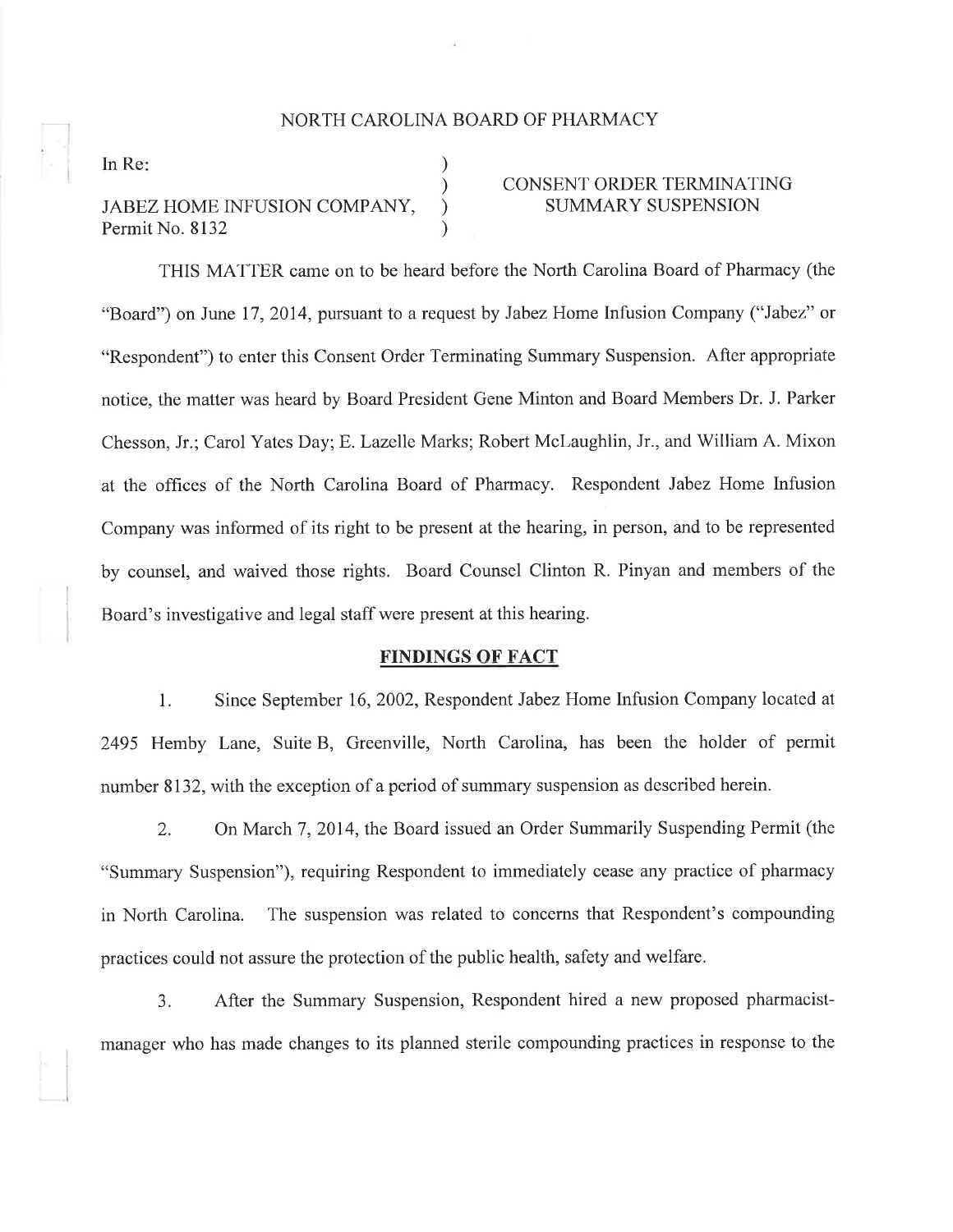Board's findings of deficiencies. In May and June 2014, Board Investigators inspected Respondent's facility and reviewed its revised policies and procedures.

4. Respondent has requested termination of the summary suspension, pending the final disciplinary hearing on the complaint before the Board.

5. Respondent has represented that, in the future, it will not engage in high-risk sterile compounding, as defined in USP <797>. This provides the Board with additional assurances of the protection of the public health, safety and welfare.

6. Within 90 days of resumption of compounding activities, Respondent will be subject to inspection by the Board to determine if Respondent is operating within its revised policies and procedures and if Respondent is otherwise practicing in a fashion that assures the protection of the public health, safety and welfare. Respondent shall cooperate with the Board, its attorneys, investigators and other representatives in any inspection or investigation.

### CONCLUSIONS OF LAW

In order to resolve the request for termination of the Summary Suspension, the Board finds and concludes that it is appropriate to grant the request for termination of the Summary Suspension. This conclusion is made solely to resolve the request for termination of the Summary Suspension. There is no admission, finding or conclusion about the merits of the complaint against Respondent, nor about any discipline that might or might not be appropriate after a final disciplinary hearing. In addition, this Order is entered without prejudice to any future disciplinary action, including but not limited to any future summary suspensions, based upon the results of any future inspection or complaint (including but not limited to the inspection referenced in Paragraph 6 of the Findings of Fact).

2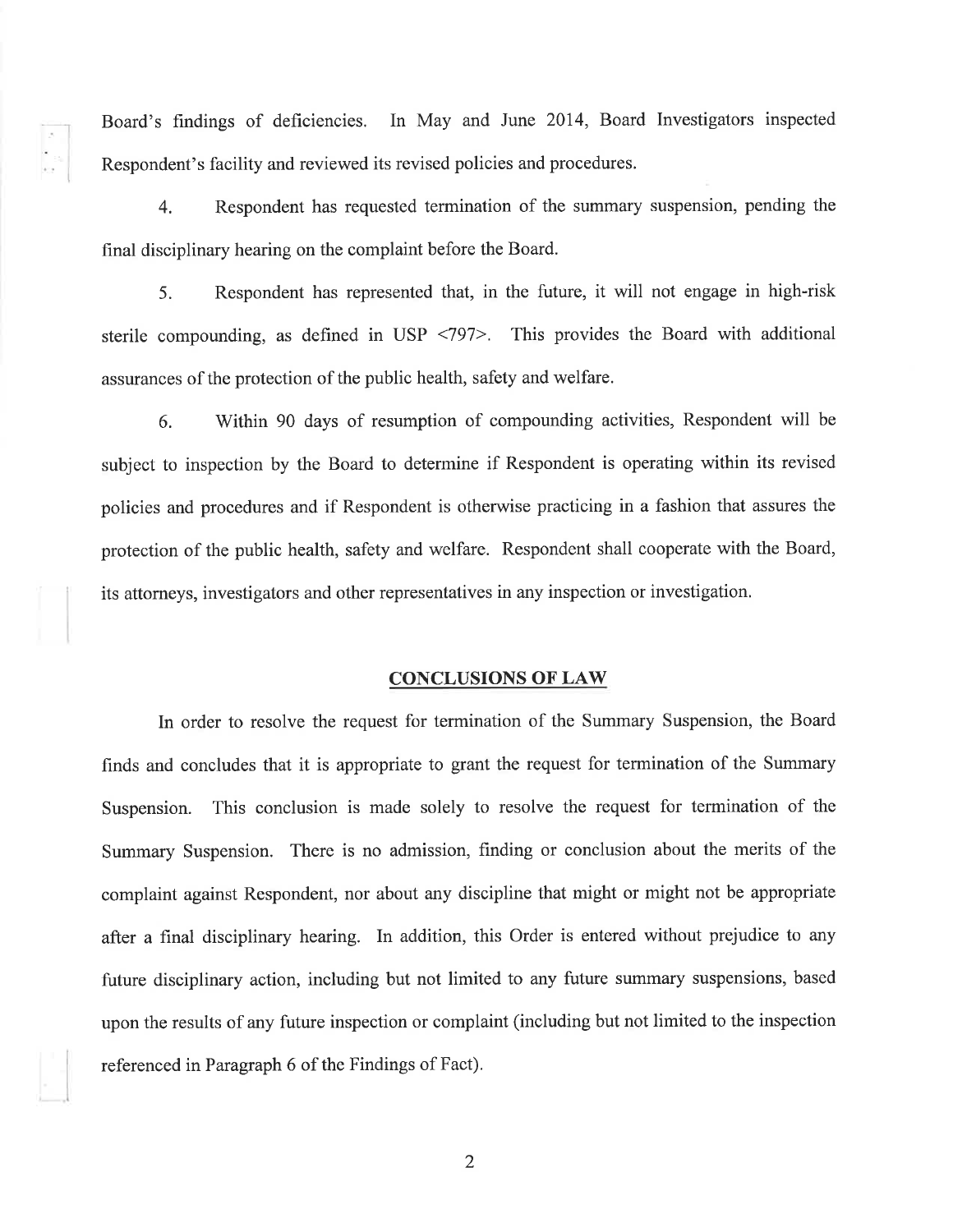Based upon the foregoing, and with the consent of the parties, IT IS THEREFORE ORDERED that the request for termination of the Summary Suspension related to Respondent Jabez Home Infusion Company, Permit No. 8132, is GRANTED, and the Order Summarily Suspending Permit, dated March 7, 2014, is hereby terminated. Respondent is permitted to resume the practice of pharmacy in North Carolina

This the  $17<sup>th</sup>$  day of June, 2014.

NORTH CAROLINA BOARD OF PHARMACY By: Jack W. Campbell, IV Executive Director